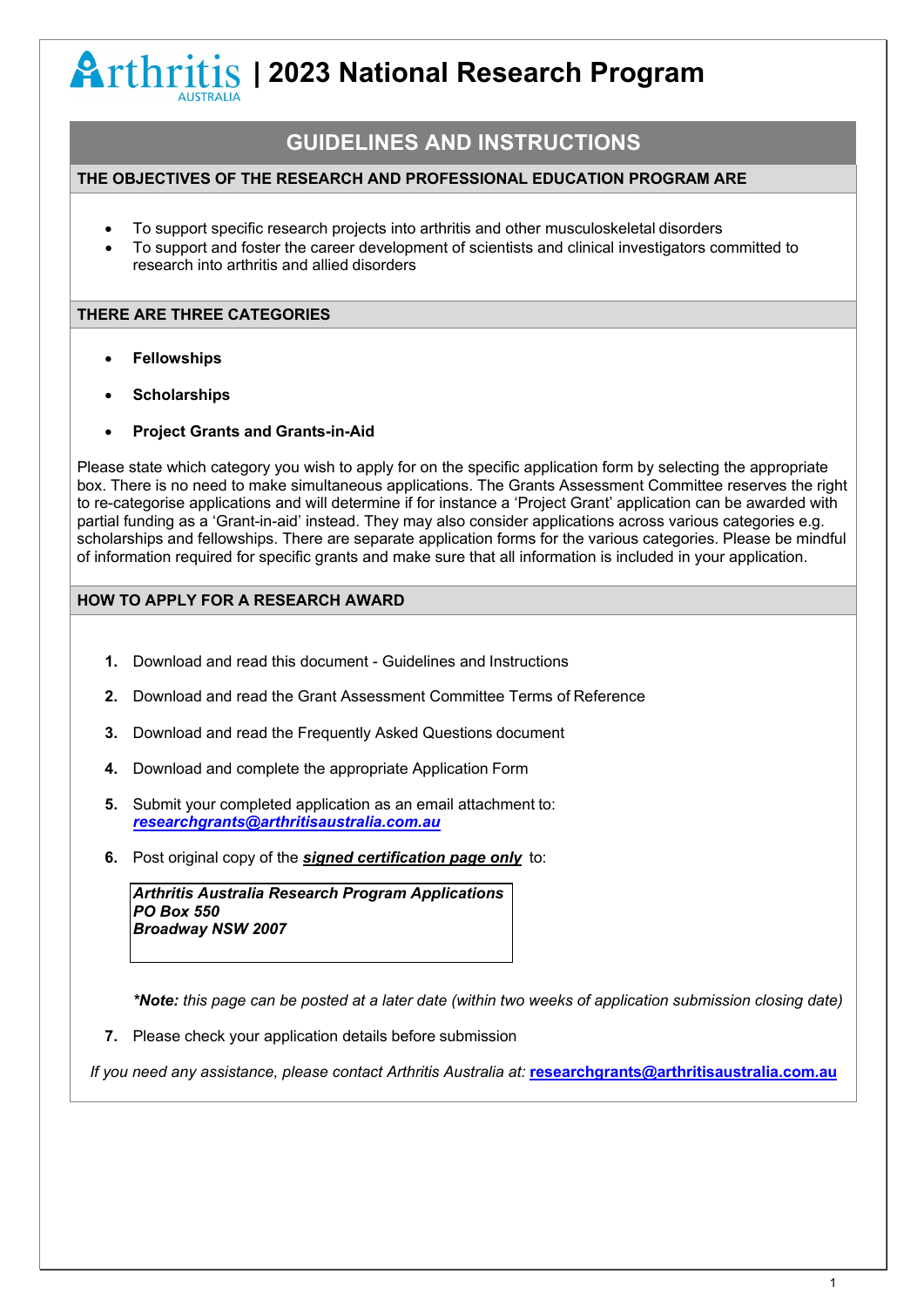**| 2023 National Research Program**

## **GUIDELINES AND INSTRUCTIONS FELLOWSHIPS**

Research fellowships are available for post-doctoral work or following recently completed rheumatology advanced training and are available for research programs both overseas and in Australia.

**\*NOTE In view of limited amounts of funding available, our priority is to encourage new researchers who are then subsequently in a stronger position to apply for an award from other agencies, such as NHMRC. As success in the NHMRC funding program is one of the goals of Arthritis Australia's research strategy, applicants submitting a research proposal which is subsequently awarded NHMRC funding in the same calendar year, will no longer be eligible to receive funds from Arthritis Australia for this proposal. Similarly, recipients cannot hold more than one fellowship in any given year and will no longer be eligible to receive funds from Arthritis Australia should they be successful at receiving another fellowship e.g. from the RACP.**

The **Victorian ARA Fellowship** is designed to support expansive self-development of trainee/rheumatologists within Victoria. The purpose of the award is to encourage rheumatologists to develop expertise in a clinical or research discipline in rheumatology and to use that expertise in and for the betterment of rheumatology in Victoria. ARA members who are advanced trainees or within five years of FRACP are eligible to apply, in support of higher degree studies, post-higher degree research, or specialized clinical training.

The **Aboriginal and Torres Strait Islander fellowship** will be offered for health research in the field of arthritis and musculoskeletal conditions among Aboriginal and Torres Strait Islander. The fellowship will be awarded to a researcher who identifies as an Aboriginal or Torres Strait Islander, or who has a team member who identifies as an Aboriginal or Torres Strait Islander. The researcher must be undertaking post- doctoral work or following recently completed Rheumatology advanced training. This is a 12 month research fellowship offered through Arthritis Australia's National Research Program in 2021, to be taken up in 2023.

Application forms for the **Victorian ARA Fellowship, Aboriginal & Torres Strait Islander Fellowship** can be downloaded **[here](https://arthritisaustralia.com.au/programs-research/national-research-program/key-dates-how-to-apply/)**.

#### **NOTE: Please use specific application form for each of the following award.**

The **Ken Muirden Overseas Training Fellowship** is designed to give a rheumatologist who is about to or has completed advanced training in Rheumatology within the last two years an opportunity to undertake further clinical or research training overseas in an approved institution in any country. This fellowship is funded by the Australian Rheumatology Association Research Trust.

**(please check our "on offer in 2023" section for final details)**

### *Ken Muirden Overseas Training Fellowship guidelines*

- **1.** The recipient must be a member of the Australian Rheumatology Association.
- **2.** The recipient must be in the last year of Advanced Training in Rheumatology in the year the award is taken up or have completed their training in the previous two years.
- **3.** The grant will be stipend to cover all costs related to travel and training overseas for a period of 12 months.
- **5.** Applicants need to provide a detailed plan of the training program including a letter of support from the head of the relevant department in the intended overseas institution. This documentation needs to accompany the application form, along with the applicant's curriculum vitae.
- **6.** The successful applicant will normally be expected to take up the training position within one calendar year of the application.Within three months of completion of the training year the successful applicant will be required to submit a written report in laymen's terms about the project (for publication) as well as a full scientific report to Arthritis Australia and to the Australian Rheumatology Association. We also require copies of any publications resulting from this work as these help in promoting our fundraising efforts.
- **4.** Application form for the **Ken Muirden Overseas Training Fellowship** can be downloaded **[here](https://arthritisaustralia.com.au/programs-research/national-research-program/key-dates-how-to-apply/)**.